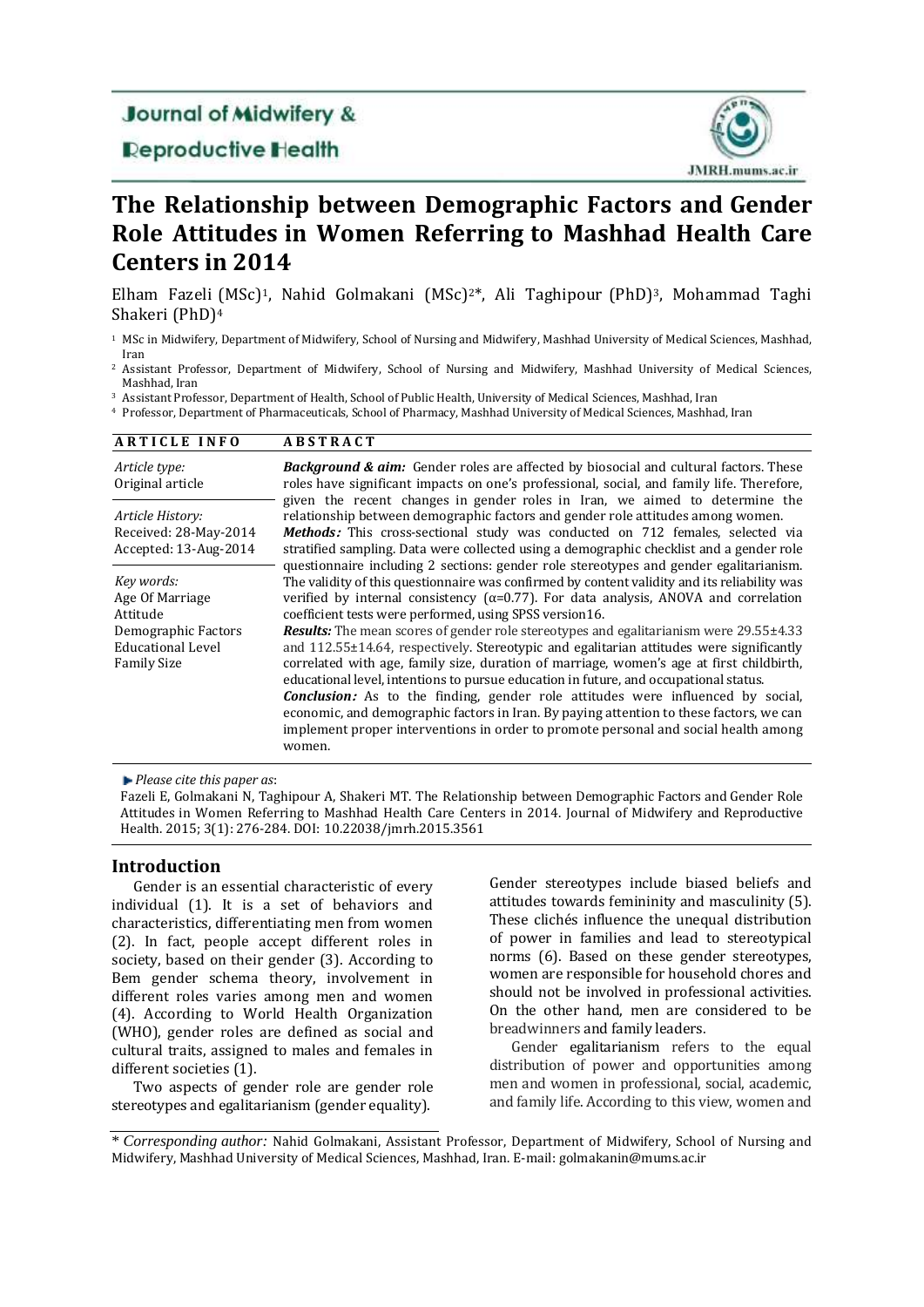men have equal capacities for earning money, family progress, and attaining power (7, 8).

Social environment and circumstances form the prevalent beliefs about men and women (2) and play an important part in the development of gender role attitudes (9). As some studies have indicated, biological, social, and media exposure, as well as parental attitudes, can be influential factors for forming gender roles (10).

Most demographic characteristics are associated with gender roles (11). Overall, 3 independent variables may influence gender role attitudes, which are as follows: 1) demographic variables such as age, sex, race, education, and marital status; 2) parental variables including parents' educational level and mother's occupational status; and 3) variables related to urban life such as political affiliation and religious beliefs (9, 11).

As previous research has indicated, some families may raise their children with more flexible attitudes (4). Some other studies have shown that factors such as occupational status and income level influence females' attitudes towards gender roles (11). Besides, women's attitudes towards female roles in professional settings are strongly influenced by their children's opinions about female participation in work environment. This result indicates that gender role attitude is transmitted across generations. In fact, European studies have revealed that people living in larger families have more traditional attitudes toward gender roles (12).

Developments over the last decades have resulted in women's active participation in social, political, and economic domains (13, 14). Today, females can more freely seek education and choose their family roles and professional life (9, 11). In fact, equal involvement of men and women in each field is important for sustained development and welfare of the society (8).

Influence of gender-related beliefs on an individual's life leads to significant changes in his/her professional, social, academic, and family life; in a macro level, these changes include social changes (8, 9). Furthermore, different attitudes towards gender roles in families lead to different behavioral patterns, which influence the decision-making process in families (15).

One's attitude towards gender roles plays an important role in his/her interactions with others and consequently, influences his/her mental, social, and family health (10). Some studies have revealed that gender and gender roles are associated with life satisfaction and welfare and consequently, one's mental health (14).

Considering the importance of gender role attitudes in females' gender identity (8) and recent changes in gender roles in our society, it is necessary to study these attitudes in order to promote women's mental health. Therefore, this study aimed to determine the relationship between demographic characteristics and gender role attitudes.

#### **Materials and Methods**

This cross-sectional study was conducted on 712 females, referring to Mashhad healthcare centers in 2014. Participants were selected via multistage sampling. The sampling framework included all Mashhad healthcare centers. At first, healthcare centers No. 1, 2, 3, and 5, as well as Samen Center, were stratified, and the number of referred patients was estimated; these centers were listed and considered as a cluster. Then, in each center, participants were selected by accessible sampling, based on the inclusion criteria.

Data were collected using a demographic questionnaire including age, number of siblings, duration of marriage, women's age at first childbirth, time interval between marriage and first childbirth, age difference between spouses, educational level, intention to pursue education in future, occupational status, and income level.

The second questionnaire was related to gender role attitudes, developed by Kiani in 2008, consisting of two aspects of gender role stereotypes and egalitarianism (10). This questionnaire consisted of 45 statements, scored by a 5-point Likert scale, ranging from "strongly agree" to "strongly disagree". Statements number 8 and 10-45 were scored by the direct method (strongly disagree=score 1, strongly agree=score 5). On the other hand, statements number 25, 26, 38, 44, and 45 were scored, using the reverse method (strongly disagree= score 5, strongly agree=score 1). In gender equality section, scores ranged from 37 to 185, and higher scores indicated more egalitarian attitudes toward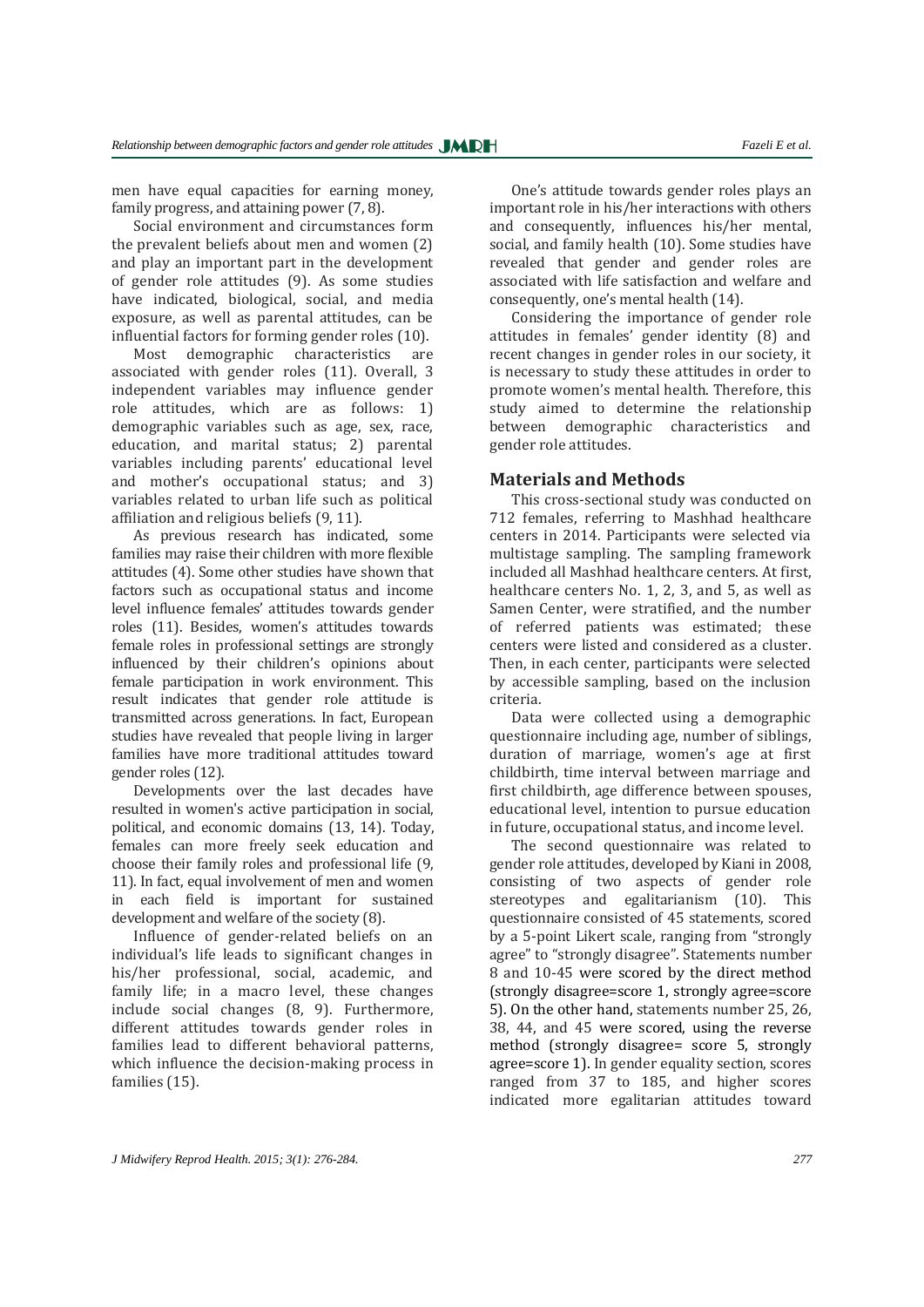gender roles. Regarding gender role stereotypes, the scores ranged between 8 and 40, and higher scores indicated more stereotypic attitudes toward gender roles. In order to compare the mean scores of gender role attitudes, x-a  $\frac{x-a}{b-a+1}$  × 100 formula was applied in order to calculate the percentage scores. In this formula, "x" denotes each aspect of gender role attitude, "a" is the minimum score, and "b" refers to the maximum score, obtained by each participant.

The inclusion criteria were as follows: 1) Iranian nationality; 2) residing in Mashhad; 3) being a Muslim; 4) monogamy; and 5) literacy (minimum level). After obtaining the informed consents, 712 female subjects from all healthcare centers were introduced to the study. Content validity was used to confirm the validity of the questionnaire. Ten faculty members from Mashhad School of Nursing and Midwifery, 2 epidemiologists from Mashhad School of Health, and 2 sociologists from Ferdowsi University of Mashhad reviewed the questionnaires, and their comments were considered.

Reliability of the questionnaire was confirmed by estimating internal consistency and Cronbach's alpha (α=0.77). Data were analyzed by SPSS version16. The normal distribution of data was assessed by Kolmogorov-Smirnov test. Linear relationships were determined by Spearman and Pearson's correlation tests. Moreover, in order to compare different variables, ANOVA and t-test were applied.

#### **Results**

This study was conducted on 712 female subjects within the age range of 15-66 years (mean=30.89±8.05 years). The majority of the subjects (76%) were housewives, and 44% of the participants had high school diploma.

| <b>Table 1.</b> Comparison of the mean scores of egalitarian attitudes according to subjects' age, occupational |  |  |  |  |
|-----------------------------------------------------------------------------------------------------------------|--|--|--|--|
| status, age of marriage, age at first childbirth, and duration of marriage                                      |  |  |  |  |

| Groups              | <b>Number</b> | $SD \pm Mean$ | df | F    | P-value |
|---------------------|---------------|---------------|----|------|---------|
| Age                 |               |               |    |      |         |
| >25                 | 193           | 14.85±112.00  |    |      |         |
| 35-26               | 321           | 14.72±113.47  | 3  | 2.47 | 0.04    |
| 45-36               | 134           | 13.49±113.18  |    |      |         |
| 46                  | 40            | 15.27±106.72  |    |      |         |
| Occupational status |               |               |    |      |         |
| employee            | 47            | 14.09±115.82  |    |      |         |
| worker              | 24            | 14.12±117.49  |    | 3.22 | 0.01    |
| in-house employee   | 57            | 14.19±111.67  | 4  |      |         |
| housewife           | 512           | 14.23±111.90  |    |      |         |
| student             | 32            | 119.20±14.35  |    |      |         |
| Age of marriage     |               |               |    |      |         |
| >20                 | 418           | 14.41±111.19  |    |      |         |
| $25 - 21$           | 178           | 13.67±115.43  | 2  | 7.30 | 0.00    |
| $>26$               | 39            | 117.05±16.88  |    |      |         |
| Age at first        |               |               |    |      |         |
| childbirth          |               |               |    |      |         |
| $\geq$ 20           | 199           | 13.89±111.45  |    |      |         |
| $25 - 21$           | 216           | 13.92±111.46  | 3  | 1.29 | 0.03    |
| 30-26               | 85            | 16.29±113.87  |    |      |         |
| $\geq$ 31           | 18            | 114.67±15.31  |    |      |         |
| Duration of         |               |               |    |      |         |
| marriage            |               |               |    |      |         |
| $\geq 5$            | 206           | 14.16±113.40  | 3  | 1.29 | 0.03    |
| $10-6$              | 152           | 15.26±113.97  |    |      |         |
| 15-11               | 108           | 14.20±111.87  |    |      |         |
| $\geq$ 16           | 166           | 110.87±14.64  |    |      |         |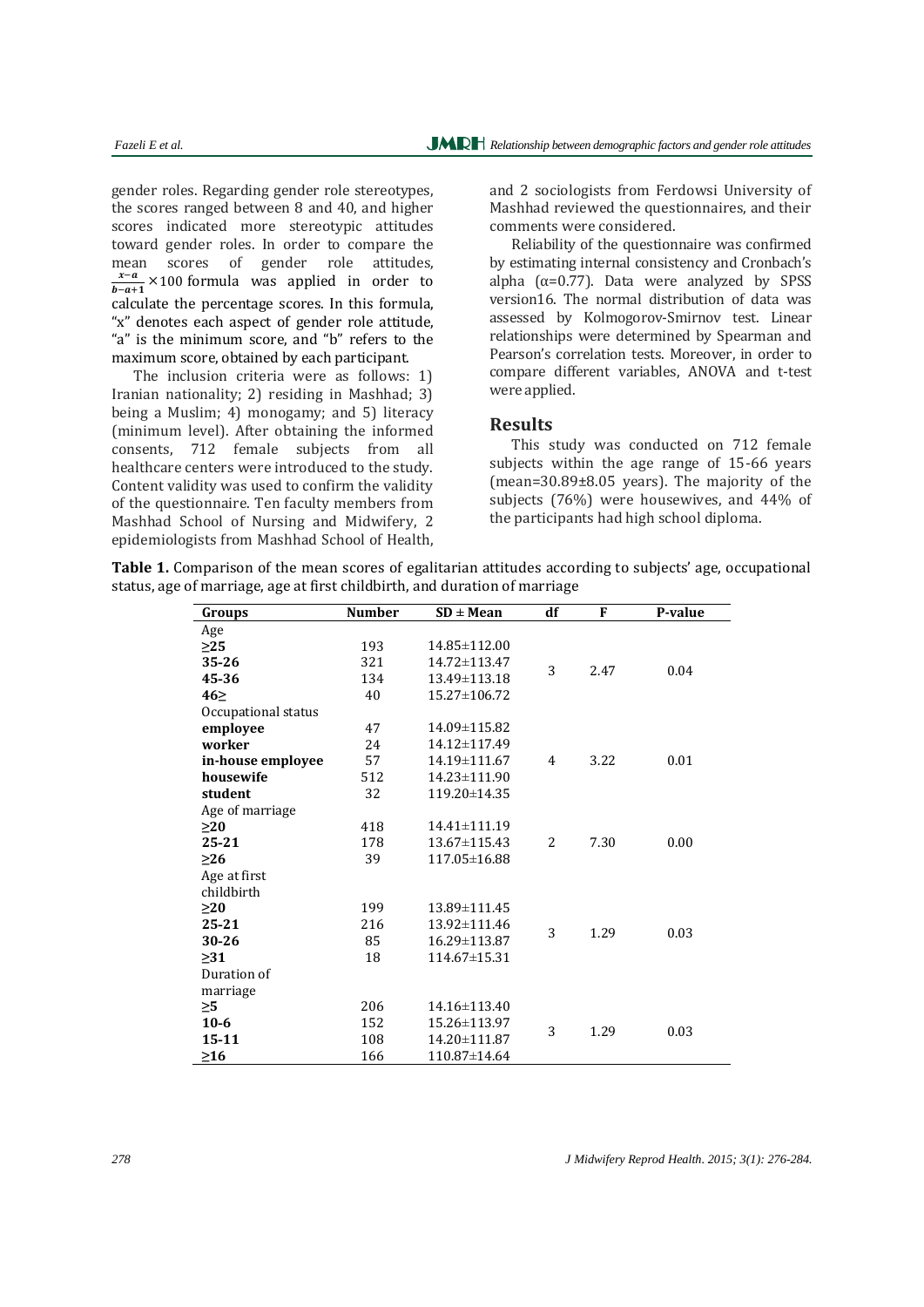| Groups               | <b>Number</b> | $SD \pm Mean$    | F    | df | P-value |
|----------------------|---------------|------------------|------|----|---------|
| Age                  |               |                  |      |    |         |
| >25                  | 193           | $3.85 \pm 29.31$ |      |    |         |
| 35-26                | 321           | $4.54 \pm 29.60$ | 1.85 | 3  | 0.1     |
| 45-36                | 134           | $4.20 \pm 29.30$ |      |    |         |
| $46\succeq$          | 40            | $4.70 \pm 31.03$ |      |    |         |
| Occupational status  |               |                  |      |    |         |
| employee             | 47            | $4.32 \pm 29.34$ |      |    |         |
| worker               | 24            | $5.47 \pm 29.33$ |      | 4  | 0.04    |
| in-house employee    | 57            | $3.76 \pm 29.88$ | 2.43 |    |         |
| housewife            | 512           | $4.33 \pm 29.66$ |      |    |         |
| student              | 32            | 27.28±3.54       |      |    |         |
| Age of marriage      |               |                  |      |    |         |
| >20                  | 418           | $4.26 \pm 30.10$ |      |    |         |
| 25-21                | 178           | $4.04 \pm 28.75$ | 7.89 | 2  | 0.00    |
| $>26$                | 39            | $4.85 \pm 28.49$ |      |    |         |
| Age at first         |               |                  |      |    |         |
| childbirth           |               |                  |      |    |         |
| $\geq$ 20            | 199           | $3.94 \pm 30.35$ |      |    |         |
| 25-21                | 216           | $4.14 \pm 29.46$ | 2.46 | 3  | 0.02    |
| 30-26                | 85            | $4.20 \pm 29.30$ |      |    |         |
| >31                  | 18            | $4.59 \pm 28.52$ |      |    |         |
| Duration of marriage |               |                  |      |    |         |
| >5                   | 206           | $4.05 \pm 28.14$ |      |    |         |
| $10-6$               | 152           | 4.28±28.44       | 2.33 | 3  | 0.04    |
| $15 - 11$            | 108           | $4.28 \pm 29.44$ |      |    |         |
| >16                  | 166           | $4.38 \pm 30.32$ |      |    |         |

**Table 2.** Comparison of the mean scores of gender stereotypes according to participants' age, occupational status, age of marriage, age at first childbirth, and duration of marriage



Figure 1. Comparison of the mean scores of egalitarian and stereotypic gender attitudes, based on subjects' educational level

siblings was associated with less egalitarian attitudes and more stereotypic mindsets.

According to Pearson's correlation test, duration of marriage was significantly related to egalitarian (P=0.002) and stereotypic (P=0.001) attitudes. The correlation coefficient was positive for gender egalitarianism (r=0.12) and negative for gender role stereotypes (r=-0.12). This finding indicated that longer duration of marriage was associated with more egalitarian attitudes and lower acceptance of gender stereotypes (Tables 1 & 2).

Pearson's correlation coefficient showed a significant relationship between duration of marriage and egalitarian (P=0.03) and stereotypic (P=0.04) attitudes. The correlation coefficient was negative for egalitarian beliefs (r=-0.17) and positive for stereotypic attitudes (r=0.19). This finding indicated that longer marriage duration could lead to less egalitarian attitudes and more stereotypic beliefs (Tables 1 & 2).

As Pearson's test results showed, female age at first birth were significantly correlated with egalitarian (P=0.02) and stereotypic (P=0.03) attitudes. The correlation coefficient was positive for egalitarian attitudes (r=0.19) and negative for gender stereotypes (r=-0.19). This finding indicates that older age at first birth is correlated with more egalitarian and less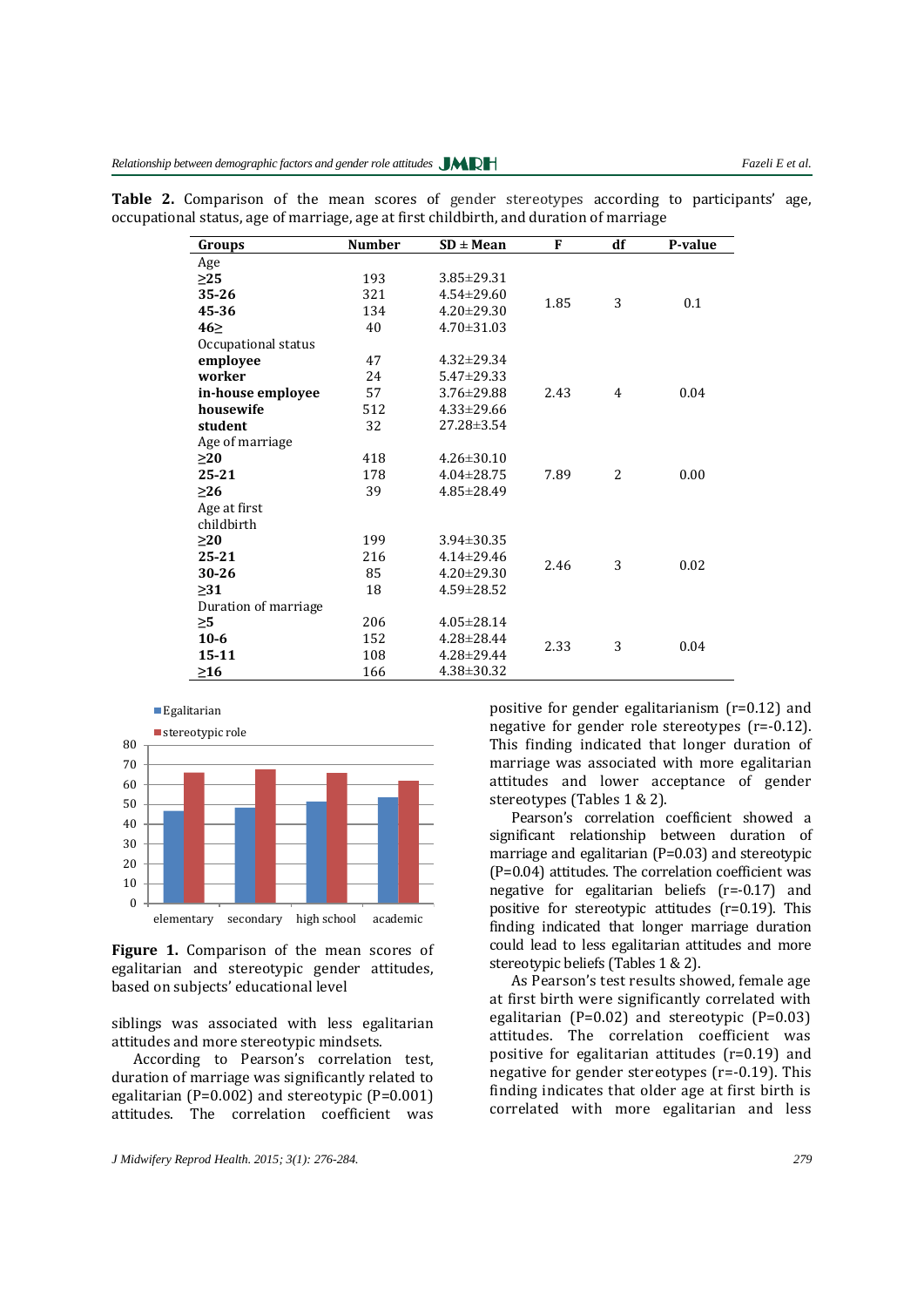stereotypic attitudes toward gender roles (Tables 1 & 2).

According to ANOVA test, education level was significantly correlated with egalitarian (P<0.001) and stereotypic (P=0.002) attitudes, i.e., participants with higher levels of education obtained higher scores of egalitarian attitudes and lower scores of stereotypic beliefs (Figure 1). In addition, Tukey's test showed a significant difference between subjects with elementary (P<0.001) and secondary (P=0.001) education in terms of egalitarian attitudes. Also, Tukey's test showed that stereotypic attitude scores were significantly different among individuals with secondary (P=0.008) and high school education (P=0.04).

T-test found a significant difference in the mean score of egalitarian attitudes among women with the intention to pursue education and those who did not (P=0.02) (116.37±15.35 vs. 111.93±14.22). A similar finding was obtained regarding the mean score of stereotypic attitudes (29.61±4.11 vs. 29.85±4.29) (P=0.02).

As ANOVA results indicated, occupational status was significantly associated with egalitarian (P=0.01) and stereotypic (P=0.04) attitudes. Female students obtained the maximum score of egalitarian attitude and the minimum score of gender role stereotypes; on the other hand, working participants obtained the minimum score of egalitarian attitudes and the maximum score of stereotypic beliefs (Tables 1 & 2). Tukey's test showed a significant difference between students and housewives regarding stereotypic (P=0.02) and egalitarian (P=0.04) attitudes towards gender roles.

However, as ANOVA test results indicated, income level and marital status were not significantly correlated with egalitarian (P=0.58) or stereotypic (P=0.70) attitudes. Also, ANOVA test showed no significant relationship between marital status and egalitarian  $(P=0.27)$ or stereotypic (P=0.66) attitudes.

According to Pearson's test, order of birth was not significantly associated with egalitarian (P=0.37) or stereotypic (P=0.36) attitudes. Moreover, as Pearson's test showed, time interval between marriage and first child birth was not significantly related to egalitarian (P=0.16) or stereotypic (P=0.37) attitudes. Also, age difference of spouses was not significantly related to egalitarian (P=0.89) or stereotypic (P=0.31) attitudes, based on Pearson's test.

## **Discussion**

The present study evaluated women's attitudes toward gender roles in Mashhad. We also tried to compare these attitudes among females of different age groups and determine the influential factors. Egalitarian and stereotypic attitudes toward gender roles were significantly correlated with age of marriage, family size, educational level, and occupational status.

In our study, the mean stereotypic attitude score was higher than the egalitarian attitude score. Results of the present study were contrary to the findings of Kiani et al. (2008) in Zanjan, Iran, conducted on 160 employees (men and women) (10). In Kiani's study, stereotypic attitude score was lower and egalitarian attitude score was higher than that reported in the present study; this could be due to differences among participants. Moreover, in Kiani's study, subjects were mostly employees and both genders were evaluated; these points might have influenced the results, as well.

A study by Motiejunaite (2008) showed that Russians supported traditional gender roles more than Swedish people (16). Bernhard (2006) reported that Swedish females showed more egalitarian attitudes toward gender roles; only 14% of women had traditional attitudes towards their roles, which was different from the present study (17). Henz (2008) in Germany showed that gendered division of household tasks was almost equal or semi-equal between men and women, which was inconsistent with the findings of the present study (18); this discrepancy could be due to differences in the social structure and female status in these two societies.

According to the present study, prevalence of egalitarian attitude varies in different age groups. In fact, this attitude has become more prevalent among the younger generation, compared to previous generations, which may be due to changes in females' social status in recent years, as well as their increased participation in social, economic, and political activities (10, 19).

As to the findings of the present study, gender role is related to family size. This association could be related to women's higher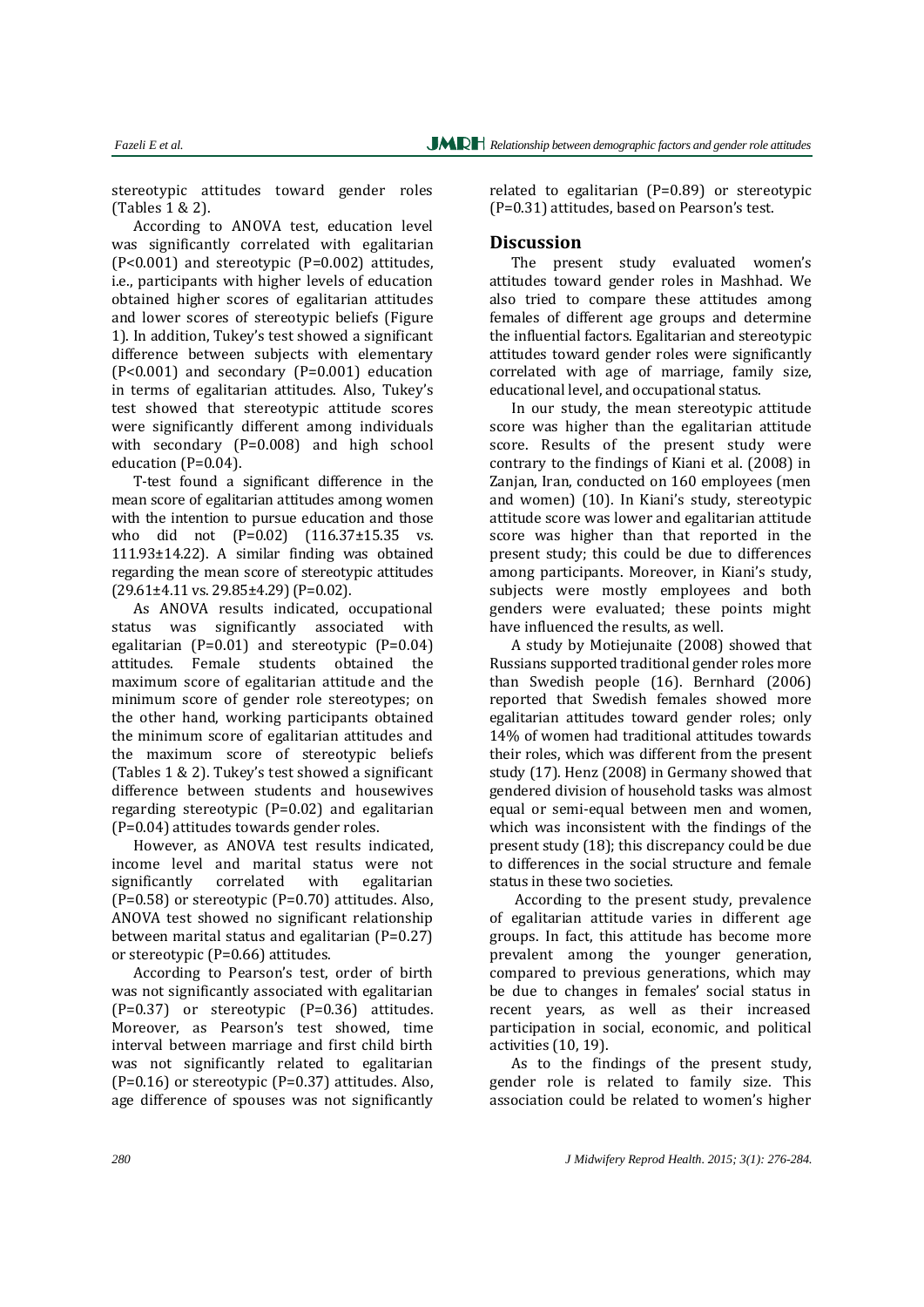responsibilities in large families and less involvement in outdoor activities. Gender role attitudes could be transmitted to children, as well (20). In fact, cultural background and socioeconomic status are transmitted across generations, with an impact on gender role attitudes (21).

In the current study, age of marriage and gender role attitudes were correlated. This association was also observed in Zhang's study (2006), conducted on 470 Chinese students. In the mentioned study, age of marriage and egalitarian attitudes toward gender roles were significantly correlated (22).

According to Caldwell's study in Sri Lanka, the long-term influence of late marriage is a reply to social pressure (23). In patriarchal communities, children's early marriage is normally decided by parents. Overall, changes in marriage patterns such as the emergence of romantic relationships, long-term celibacy, and absence of family pressure affect gender roles (23).

In the present study, a relationship was found between duration of marriage and gender role attitudes, which was inconsistent with the findings of a study by Rogers (2000) (24). This inconsistency may be due to the effect of changes in family structure on families' attitudes towards gender roles (25). Moreover, Tallichet reported that marriage causes changes in gender role attitudes (26).

In the current study, a relationship was found between women's age at first childbirth and gender role attitudes, which was contradictory to the findings of Bernhard's study (2006). As Bernhard reported, time of first childbirth was not correlated with gender roles (17). This discrepancy may be due to social differences and variations in sampling methods. Moreover, in the mentioned study, participants were within the age range of 22-30 years and completed the questionnaires via E-mails, while in the present study, subjects were within the age range of 15-66 years and were referred to health care centers.

The current research reported a relationship between educational level and gender role attitudes. Kiani's study (2008) also reported a correlation between egalitarian attitudes and educational level; individuals with higher education level had more egalitarian attitudes

(10). Similarly, Wernen (2003) in USA found that highly educated individuals with higher levels of income had modern attitudes and supported gender equality (27).

In Iran, Ahmadi (2004) studied the effect of some socio-cultural factors on gender discrimination in females of Kerman and nearby villages and found obvious gender discrimination in these areas. Educational level of males and females was one of the most influential factors for gender discrimination (28). Additionally, Tallichet (1986) showed that females with egalitarian attitudes during adolescence are more likely to pursue their education (26).

Similarly, Bryant (2003) stated that students develop more egalitarian attitudes during their academic years (29). It should be noted that education by itself cannot play an influential role in the development of egalitarian attitudes, but a combination of factors such as living in dormitories, developing leadership skills, discussions on political issues, and more reading time could promote such mindsets (11).

The present study showed a significant relationship between occupational status and gender roles. However, Zhang's study showed no relationship between the occupation of Chinese students' parents and egalitarian attitudes (22); this observation was inconsistent with the present findings, which may be due to differences in the cultural structures of studied communities and parents' occupations.

Stickeny (2007) conducted a study on 4,785 male and 4,368 female subjects from 28 countries in North and South America, Eastern and Western Europe, Asia, Mediterranean regions, and the South Pacific. According to the findings, females with more egalitarian attitudes had more income, compared to females with traditional attitudes. Furthermore, a significant relationship was found between gender role attitudes and working time among men and women (30).

Fare (2013) showed that mothers' attitudes towards their employment status affected their children's understanding of gender roles (12). This could be due to the fact that people with different occupations hold different values (33), and females' employment increases their self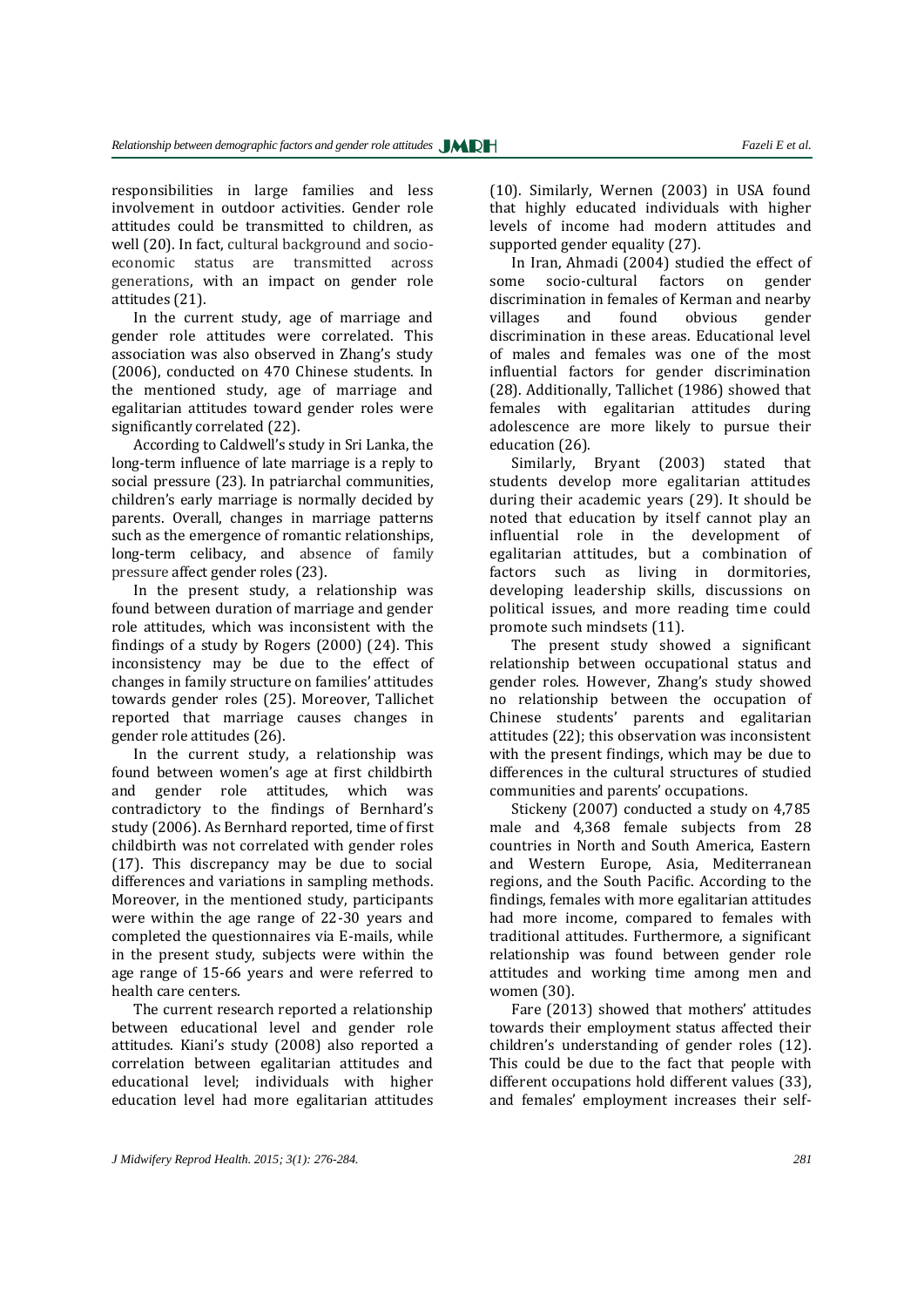respect and skillfulness (32). Furthermore, some factors related to employment such as job satisfaction could influence women's gender role attitudes (33).

Females with egalitarian attitudes accept responsibilities other than household chores and participate more actively in social activities (e.g., employment) (17). In fact, higher educational level and more active participation in workplace, especially for women, lead to modern attitudes toward gender roles and different life expectations (34).

In the present study, no relationship was found between marital status and gender role attitudes. In Rice's study (1995), gender role attitudes of single and married participants were similar (35). In a study by Plutzer (1988), divorced females had less traditional attitudes and believed in gender equality more than others. In this study, egalitarian attitudes were related to the low quality of marital relationship, increased conflicts between couples, and higher risk of divorce (36); this discrepancy with the current findings might be due to differences among participants.

In our study, no relationship was found between gender role and income level, which was inconsistent with the results of a study by Harris. As Harris indicated, females with traditional gender roles earned less money. In other words, females with more traditional attitudes played traditional female roles and had lower income (37); this discrepancy with the current findings may be due to recording family income instead of females' income level in the mentioned study.

Our study showed no relationship between birth order and gender role attitudes. However, Punch's study (2001) in Bolivia confirmed the relationship between birth order and genderbased division of household tasks (38). Moreover, Kammeyer (1966) in USA found that females who were the first daughters of family had more traditional attitudes, compared to other girls (39); therefore, birth order could influence social attitudes (40). This contradiction with the current findings could be due to differences in the social structures of these communities.

In our study, participants had different understandings of questionnaire statements. Also, we had no access to females' status in

social networks, their social roles, professional experience, or job satisfaction. In fact, these factors might have influenced gender role attitudes and could be considered as the limitations of our study. Considering the large sample size of this study and distribution of participants selected from different healthcare centers, our results could be applied for further health care planning and nation-wide policymaking in order to promote women's health.

#### **Conclusion**

Differences in gender role attitudes of women with different ages, family size, duration of marriage, educational level, and employment status indicate that these attitudes are influenced by economic, social, and demographic factors. Clinical psychologists, psychiatrists, marriage consultants, parents, and social psychologists could apply the obtained results to be more familiarized with different attitudes towards gender roles. Attention to all the mentioned factors could lead to the promotion of personal and community health. It is recommended that further research be conducted on other demographic characteristics to identify the contributing factors for gender role attitudes and plan future interventions for national health promotion.

#### **Acknowledgments**

The present study was extracted from a thesis project, approved by the vice-presidency for research at Mashhad University of Medical Sciences (MUMS) (approval code: 920362). The authors would like to thank the vice-presidency for research for the financial support.

#### **Conflicts of interest**

Authors declared no conflicts of interest.

### **References**

- 1. Joukar F, Taheri Azbarmi Z, Pournajaf H. A survey of the male and female students' attitude toward the gender role in the schools of Ilam. Nursing Research 2011; 6(23):6-14. (Persian).
- 2. Mokhtari M, Enayat H. Gender Role Attitudes on Appearance of Women's Body Image. Women's Study. 2011;9(3):67-87.(Persian).
- 3. Atashkar E. The Share of Men in Promoting Family Planing. Family Health. 2003;9(28). (Persian).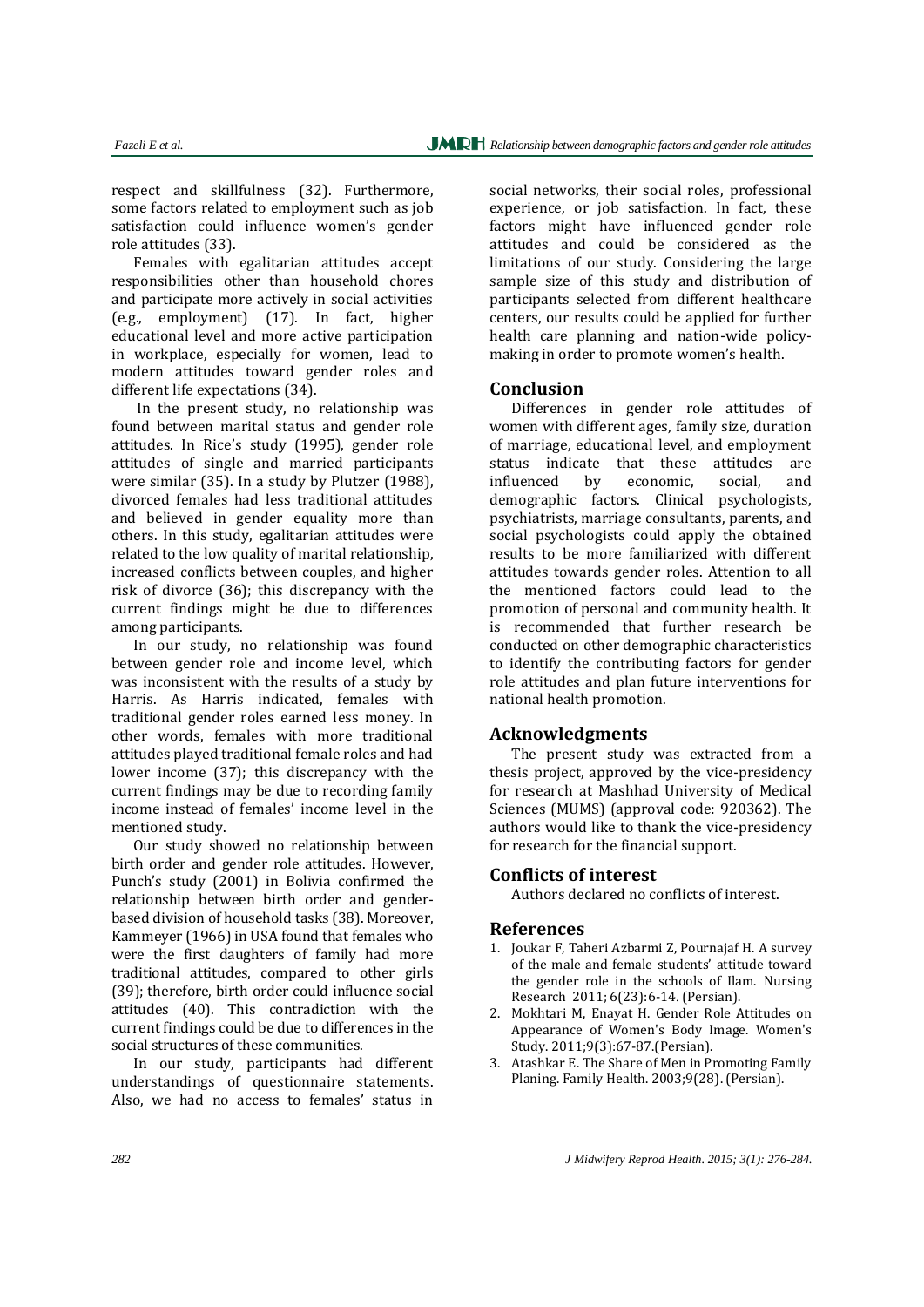- 4. Khamse A. Exam schema of gender role and culture stereotype in female student. Women study journal. 2003;2(6):34-115. (Persian).
- 5. Bagheri M, Moltafet H, Sharifian H. A Study on Women Employment and its Effect on Power Pyramid in Families. Journal of Family Research. 2009; 5(2);247-262. (Persian).
- 6. Santana MC, Raj A, Decker MR, La Marche A, Silverman JG. Masculine gender roles associated with increased sexual risk and intimate partner violence perpetration amongyoung adult men. Journal of urban health 2006;83(4):575-85.
- 7. Lucier-Greer M, Adler-Baeder F. Gender Role Attitudes During Divorce & Remarriage: Plastic or Plaster?. National Council on Family Relations Annual Conference Minneapolis, MN 2010.
- 8. Zeyneloğlu S, Terzioğlu F. Development and psychometric properties gender roles attitude scale. H U Journal of Education 2011;40:409-20.
- 9. Bazik N. Gender Role Attitudes in Youth. Washington Research Librari Consortium: American University. Professor Noemi Enchautegui de Jesus, General University Honors; 2011.
- 10. Kiani Q, Bahrami H, Taromian F. Study of the Attitude toward Gender Role on Submit Gender Egalitarianism Among University Students and Employees in Zanjan (2008). Journal of Zanjan University of Medical Science and Health Service 2009;17(66):71-78. (Persian).
- 11. Beyerlein M. Women's Gender Role Attitudes: Association of Demographic Characteristics, Work Related Factors, and Life Satisfaction[Phd thesis]. University of North Texas; 2007.
- 12. Farré L, Vella F. The intergenerational transmission of gender role attitudes and its implications for female labour force participation. Economica 2013;80(318):219-247.
- 13. Asgari P, Ehteshamzadeh P, Pirzaman S. The Relationship Between Social Acceptance and Gender Roles (Androgens) with Female Students' Psychological Well-being. Women and Culture 2010;2(5):99-110.
- 14. Kiani G, Bahrami H, Taromian F. Comparison of Attitudes toward Gender Roles and Its Relationship with Life Satisfaction in Employees. Psychological Studies 2011;7(1):111-126. (Persian).
- 15. Lee CK, Beatty SE. Family structure and influence in family decision making. Journal of consumer marketing 2002;19(1):24-41.
- 16. Motiejunaite A, Kravchenko Z. Family policy, employment and gender-role attitudes: a comparative analysis of Russia and Sweden. Journal of European Social Policy 2008;18(1):38- 49.
- 17. Bernhardt E, Goldscheider F. Gender equality, parenthood attitudes, and first births in Sweden. Vienna Yearbook of Population Research 2006:19-39.
- 18. Henz U. Gender roles and values of children: Childless couples in East and West Germany. Demographic research 2008;19(39):1451-1500.
- 19. Miettinen A, Basten S, Rotkirch A. Gender equality and fertility intentions revisited :Evidence from Finland. Demographic research 2011;24(20):469- 496.
- 20. Vella F, Farré L. The Intergenerational Transmission Of Gender Role Attitudes And Its Implications For Female Labor Force Participation. Instituto Valenciano de Investigaciones Económicas, SA (Ivie) 2007.
- 21. Jennings JA, Sullivan AR, Hacker JD. Intergenerational transmission of reproductive behavior during the demographic transition. Journal of Interdisciplinary History 2012;42(4):543-569.
- 22. Zhang N. Gender role egalitarian attitudes among Chinese college students. Sex roles 2006; 55(7- 8):545-553.
- 23. Caldwell J, Gajanayake I, Caldwell B, Caldwell P. Is marriage delay a multiphasic response to pressures for fertility decline? The case of Sri Lanka. Journal of Marriage and the Family 1989:337- 351.
- 24. Rogers SJ, Amato PR. Have changes in gender relations affected marital quality?. Social Forces 2000;79(2):731-753.
- 25. Kiecolt KJ, Acock AC. The long-term effects of family structure on gender-role attitudes. Journal of Marriage and the Family 1988:709-717.
- 26. Tallichet SE, Willits FK. Gender-role attitude change of young women: Influential factors from a panel study. Social Psychology Quarterly 1986:219-27.
- 27. Wernet CA, Elman C, Pendleton BF. The postmodern individual: structural determinants of attitudes. Comparative Sociology 2005;4(3):339.
- 28. Ahmadi H, Garasi S. Study on the social and cultural effect on gender inequality in Kerman families. women studies. 2004;4:5-30(Persian).
- 29. Bryant AN. Changes in attitudes toward women's roles: Predicting gender-role traditionalism among college students. Sex Roles 2003;48(3- 4):131-142.
- 30. Stickney LT, Konrad AM. Gender-role attitudes and earnings: A multinational study of married women and men. Sex Roles 2007;57(11-12):801- 811.
- 31. Caldwell JC .The wealth flows theory of fertility decline. 1982. Available from: http://www.popline.org/node/391841

*J Midwifery Reprod Health. 2015; 3(1): 276-284. 283*